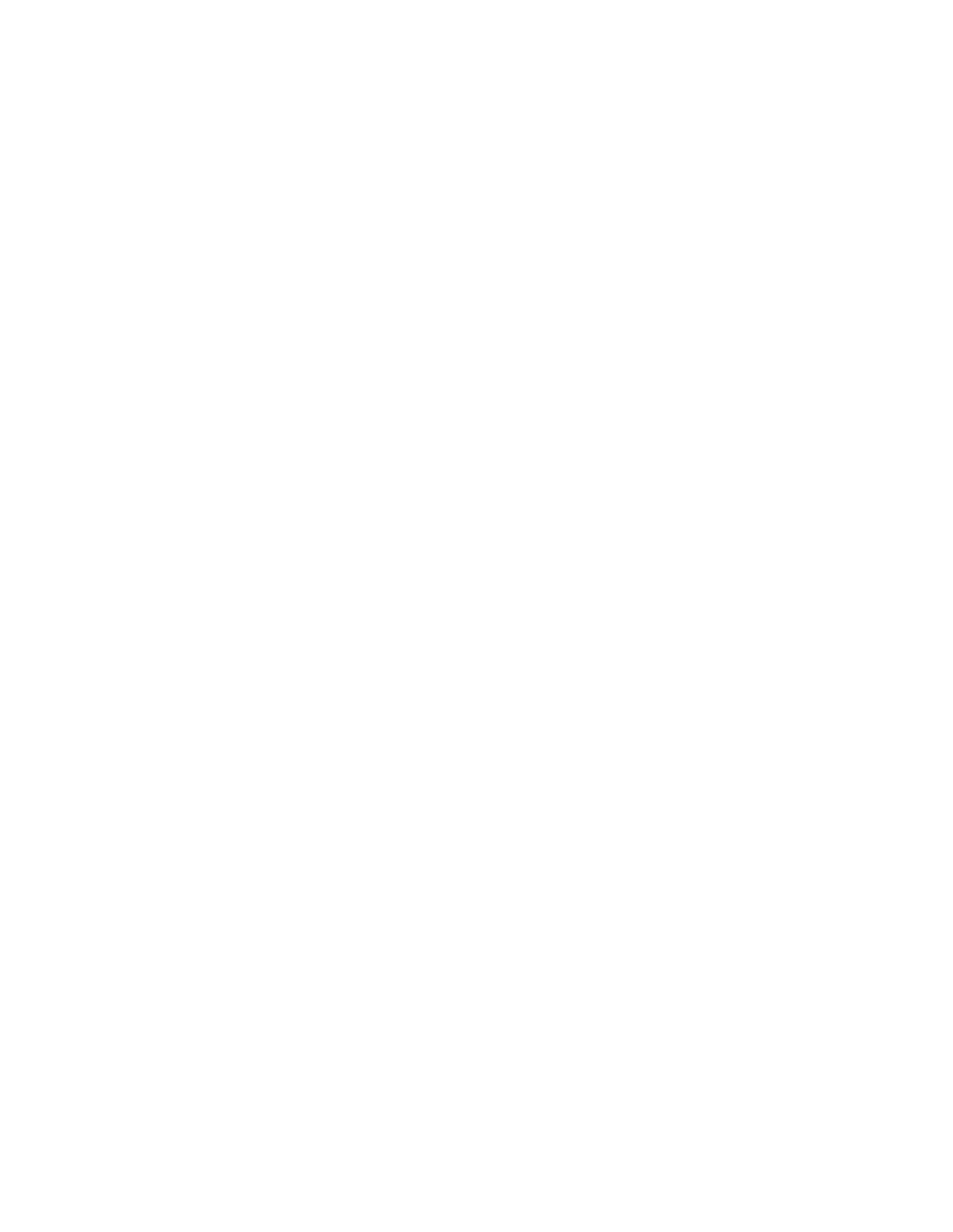# \* WP: Lester - LP: Smith, J. - Sv: - CHC rec 96-55 - Fowler is Top Contributor in CHC win<br>\* WP: Lester - LP: Smith, J. - Sv: - CHC rec 96-55 - Fowler is Top Contributor in CHC win

 $\cdot \mathbf{Q}_{\text{Base}}$ The 4Base trademark is owned by Cycled Solutions LLC.

|                 | CIN - 4BaseScore - Player 4Score by Batting Order<br>CHC151 - 09-20-16 - CIN 1 @ CHC 6<br>WP: Lester - LP: Smith, J. - Sv: - CHC rec 96-55 - Fowler is Top Contributor in CHC win |              |                |                         |                         |                 |                  |      |                         |      |                |  |  |  |
|-----------------|-----------------------------------------------------------------------------------------------------------------------------------------------------------------------------------|--------------|----------------|-------------------------|-------------------------|-----------------|------------------|------|-------------------------|------|----------------|--|--|--|
|                 |                                                                                                                                                                                   |              |                | <b>Bat Order</b>        |                         |                 |                  |      |                         |      |                |  |  |  |
| Player          | Team                                                                                                                                                                              | Position     | $\mathbf{1}$   | $\overline{\mathbf{2}}$ | 3                       | $\overline{4}$  | 5                | 6    | $\overline{7}$          | 8    | 9              |  |  |  |
| <b>Phillips</b> | <b>CIN</b>                                                                                                                                                                        | 2B           |                |                         |                         |                 | $\boldsymbol{9}$ |      |                         |      |                |  |  |  |
| Peraza          | <b>CIN</b>                                                                                                                                                                        | SS           | $\overline{7}$ |                         |                         |                 |                  |      |                         |      |                |  |  |  |
| <b>Duvall</b>   | <b>CIN</b>                                                                                                                                                                        | LF           |                |                         |                         | $5\phantom{.0}$ |                  |      |                         |      |                |  |  |  |
| Holt            | <b>CIN</b>                                                                                                                                                                        | <b>CF</b>    |                |                         |                         |                 |                  |      | $\overline{\mathbf{4}}$ |      |                |  |  |  |
| Selsky          | <b>CIN</b>                                                                                                                                                                        | PH           |                |                         |                         |                 |                  |      |                         |      | $\overline{4}$ |  |  |  |
| Smith           | <b>CIN</b>                                                                                                                                                                        | P            |                |                         |                         |                 |                  |      |                         |      | $\mathbf{3}$   |  |  |  |
| Votto           | <b>CIN</b>                                                                                                                                                                        | 1B           |                |                         | $\overline{\mathbf{3}}$ |                 |                  |      |                         |      |                |  |  |  |
| De Jesus        | <b>CIN</b>                                                                                                                                                                        | PH           |                |                         |                         |                 |                  |      |                         |      | $\bf{0}$       |  |  |  |
| Renda           | <b>CIN</b>                                                                                                                                                                        | 3B           |                | $\bf{0}$                |                         |                 |                  |      |                         |      |                |  |  |  |
| <b>Suarez</b>   | <b>CIN</b>                                                                                                                                                                        | PH           |                |                         |                         |                 |                  |      |                         |      | $\pmb{0}$      |  |  |  |
| Cabrera         | <b>CIN</b>                                                                                                                                                                        | $\mathsf{C}$ |                |                         |                         |                 |                  |      |                         | $-1$ |                |  |  |  |
| Schebler        | <b>CIN</b>                                                                                                                                                                        | <b>RF</b>    |                |                         |                         |                 |                  | $-1$ |                         |      |                |  |  |  |





**GO** - Meal and Fitness Tracker By Iolo



# CIN - 4Score Box - Player Totals<br>CHC151 - 09-20-16 - CHC (@ CHR 109 - 2000<br>WP: Lester - LP: Smith, J. - Sv: - CHC rec 96-55 - Fowler is Top Contributor in CHC win

| Player        |            | Team Position | Bat<br>Ord #     | Credit For Run | PA Bases                | <b>BR</b> Bases | <b>Bases Pushed</b> | Player 4Score  | Appearances    | Productivity<br>Rate |
|---------------|------------|---------------|------------------|----------------|-------------------------|-----------------|---------------------|----------------|----------------|----------------------|
| Phillips      | <b>CIN</b> | 2B            | 5                | $\pmb{0}$      | 4                       | $\pmb{0}$       | 5                   | 9              | 4              | 2.250                |
| Peraza        | CIN SS     |               | $\mathbf{1}$     | $\mathbf{1}$   | 3                       | $\pmb{0}$       | 3                   | $\overline{7}$ | $\overline{4}$ | 1.750                |
| Duvall        | CIN LF     |               | 4                | $\pmb{0}$      | $\overline{2}$          | 3               | $\pmb{0}$           | 5              | 4              | 1.250                |
| Holt          | CIN CF     |               | $\overline{7}$   | $\pmb{0}$      | $\overline{\mathbf{c}}$ | $\overline{2}$  | $\pmb{0}$           | 4              | 4              | 1.000                |
| Selsky        | CIN        | PH            | 9                | $\mathbf 0$    | $\mathbf{1}$            | 3               | 0                   | 4              | $\mathbf{1}$   | 4.000                |
| Smith         | CIN P      |               | 9                | 0              | 1                       | $\pmb{0}$       | $\overline{2}$      | 3              | $\mathbf{1}$   | 3.000                |
| Votto         | <b>CIN</b> | 1B            | 3                | 0              | 1                       | $\overline{2}$  | 0                   | 3              | 4              | 0.750                |
| De Jesus      | CIN PH     |               | 9                | 0              | $\mathbf 0$             | $\pmb{0}$       | $\pmb{0}$           | $\pmb{0}$      | $\mathbf{1}$   | 0.000                |
| Renda         | <b>CIN</b> | 3B            | $\overline{2}$   | $\pmb{0}$      | $\pmb{0}$               | $\pmb{0}$       | 0                   | $\pmb{0}$      | 4              | 0.000                |
| Suarez        | CIN PH     |               | $\boldsymbol{9}$ | $\pmb{0}$      | $\mathbf 0$             | $\pmb{0}$       | $\pmb{0}$           | $\pmb{0}$      | $\mathbf{1}$   | 0.000                |
| Cabrera       | CIN C      |               | 8                | 0              | 0                       | $\pmb{0}$       | $-1$                | $-1$           | 4              | $-0.250$             |
| Schebler      | <b>CIN</b> | <b>RF</b>     | 6                | $\mathbf 0$    | $\pmb{0}$               | $\pmb{0}$       | $-1$                | $-1$           | $\overline{4}$ | $-0.250$             |
| <b>Totals</b> |            |               |                  | $\mathbf{1}$   | 14                      | 10              | 8                   | 33             | 36             | 0.917                |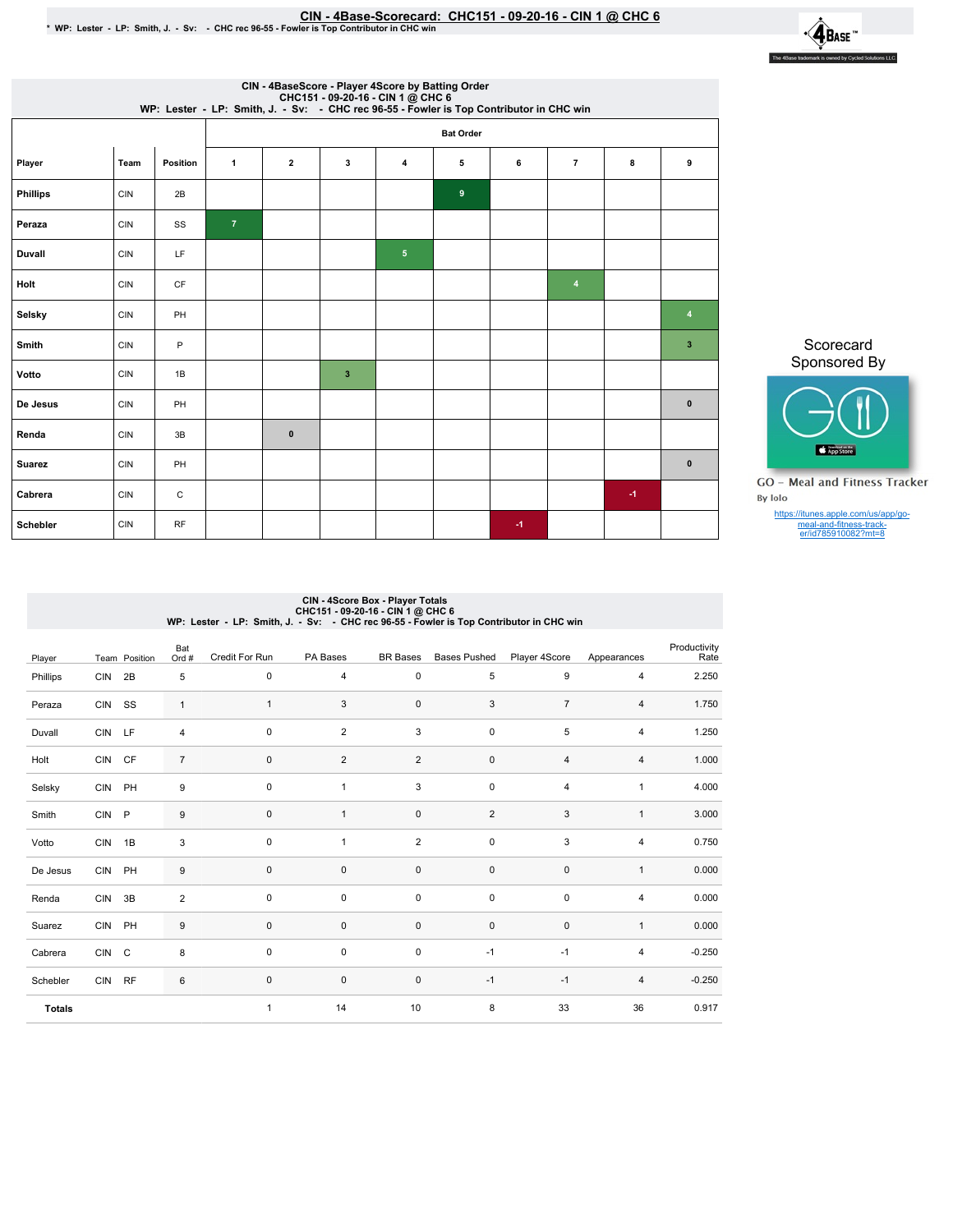|  |  |  | $: 3$ /HWMHU /3 6PLWK - 6Y |  |  |  | $8 + 81$ |
|--|--|--|----------------------------|--|--|--|----------|
|--|--|--|----------------------------|--|--|--|----------|

 $\underbrace{8,1 \quad \%DM16FRUFDG \quad 8+8}_{0}$ <br>  $\overline{8,1 \quad \%DM16FRUFEG}$ 

 $8,1$  #  $8+8$ 

|                  |      |                  |           |  |  | &,1 %DVH6FRUH 300 HU 6FRUHE\%DWMQJ2 UGHU |  |  |  |  |  |
|------------------|------|------------------|-----------|--|--|------------------------------------------|--|--|--|--|--|
|                  |      |                  |           |  |  |                                          |  |  |  |  |  |
|                  |      |                  | %DW2 UGHU |  |  |                                          |  |  |  |  |  |
| 300 HU           | 7HDP | 3 RVIMRQ         |           |  |  |                                          |  |  |  |  |  |
| 3KLODSV          | 8,1  | $\%$             |           |  |  |                                          |  |  |  |  |  |
| 3HUD D           | 8,1  | 66               |           |  |  |                                          |  |  |  |  |  |
| ' XYDO           | 8,1  | $\left( \right)$ |           |  |  |                                          |  |  |  |  |  |
| $+$ ROV          | 8,1  | &)               |           |  |  |                                          |  |  |  |  |  |
| 6HOW             | 8,1  | $3+$             |           |  |  |                                          |  |  |  |  |  |
| 6PLMK            | 8,1  | 3                |           |  |  |                                          |  |  |  |  |  |
| 9RW <sub>R</sub> | 8,1  | $\%$             |           |  |  |                                          |  |  |  |  |  |
| ' H-HVXV         | 8,1  | $3+$             |           |  |  |                                          |  |  |  |  |  |
| 5 HQGD           | 8,1  | $\%$             |           |  |  |                                          |  |  |  |  |  |
| 6XDUH            | 8,1  | $3+$             |           |  |  |                                          |  |  |  |  |  |
| &DEUHLD          | 8,1  | &                |           |  |  |                                          |  |  |  |  |  |
| 6FKHEOHU         | 8,1  | 5)               |           |  |  |                                          |  |  |  |  |  |



<u>KWOSV WACHVDSSON FRP XVDSSJR</u><br>PHOCOGGILMOHAVWODFN<br><u>HULG "PW</u>

|                   |                |              |                   | : 3 / HMMHU / 3 6 P LMK - 6 Y & + & UHF ) RZOHULV 7 RS & ROWLEXWRULQ & + & ZLQ | 8,1 6 FRUH%R[ 300\HU7RW20V<br>$8 + 8$ | $8,1$ # $8+8$ |  |                    |
|-------------------|----------------|--------------|-------------------|--------------------------------------------------------------------------------|---------------------------------------|---------------|--|--------------------|
| 30MHU             |                | 7HDP 3RVMMRQ | %DW<br>$2 \cup 5$ | & UHGLV) RUSXQ 3\$%DVHV %6%DVHV %DVHV3XVKHG 3001HU 6FRUH \$SSHDUDGFHV          |                                       |               |  | 3 URGXFWYUW<br>5DM |
| 3 KLODSV          |                | &.1 %        |                   |                                                                                |                                       |               |  |                    |
| 3HUD D            | 8.1 66         |              |                   |                                                                                |                                       |               |  |                    |
| ' XYDO            | $8,1$ ()       |              |                   |                                                                                |                                       |               |  |                    |
| $+$ ROW           | $8,1$ $8)$     |              |                   |                                                                                |                                       |               |  |                    |
| 6HON              | $8.1 \quad 3+$ |              |                   |                                                                                |                                       |               |  |                    |
| 6PLWK             | $8,1$ 3        |              |                   |                                                                                |                                       |               |  |                    |
| 9 RWR             |                | 8.1 %        |                   |                                                                                |                                       |               |  |                    |
| 'H-HVXV           | $8,1$ $3+$     |              |                   |                                                                                |                                       |               |  |                    |
| 5 HOGD            |                | &.1 %        |                   |                                                                                |                                       |               |  |                    |
| HUCK <sub>6</sub> | $8.1 \quad 3+$ |              |                   |                                                                                |                                       |               |  |                    |
| & DEUHUD          | & 1 &          |              |                   |                                                                                |                                       |               |  |                    |
| 6 FKHEOHU         | $8,1$ 5)       |              |                   |                                                                                |                                       |               |  |                    |
| 7RWDOV            |                |              |                   |                                                                                |                                       |               |  |                    |
|                   |                |              |                   |                                                                                |                                       |               |  |                    |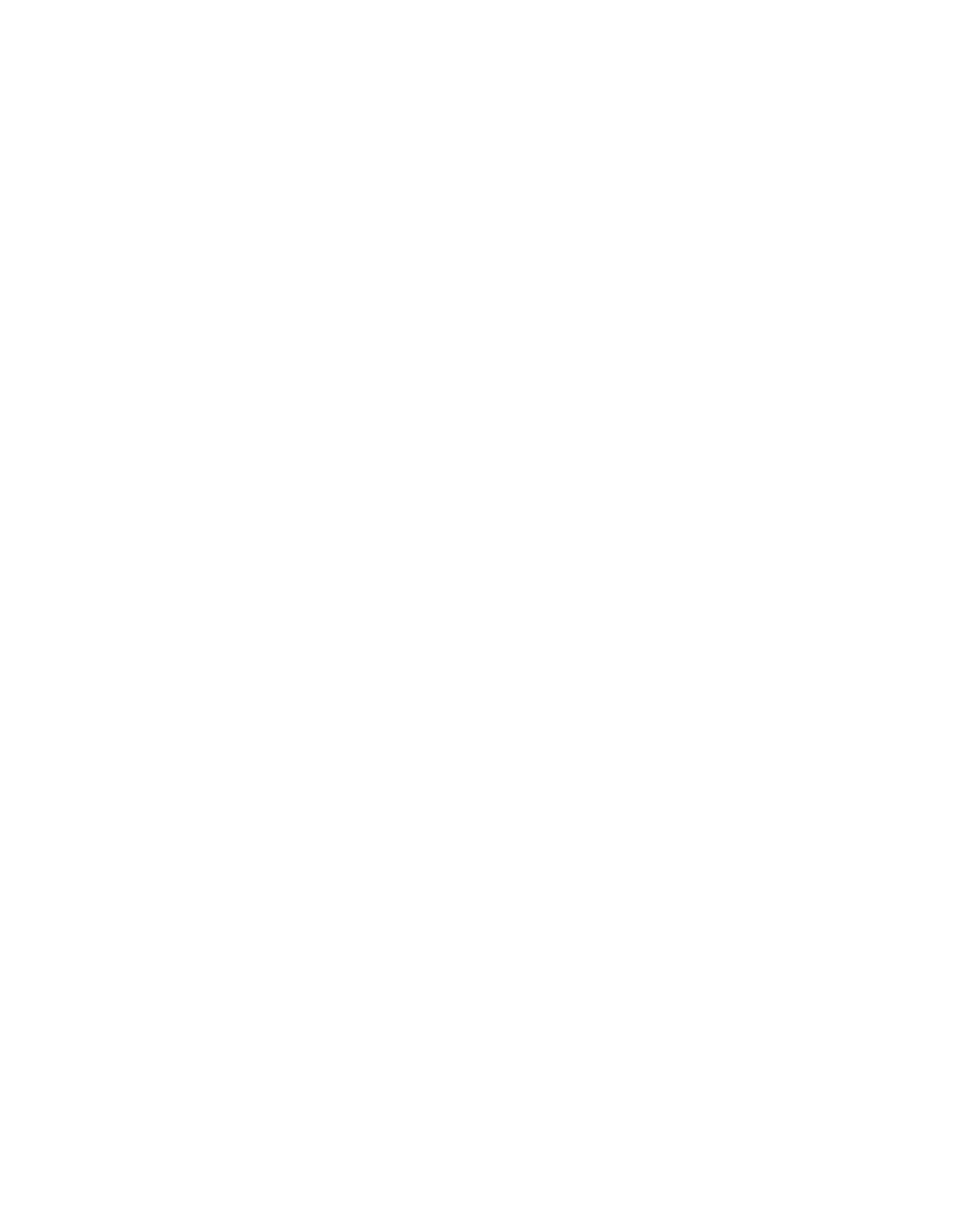#### Bat Order | Player | Position | Inning | Play Text | LOBStatus Credit For Run PA Bases BR Bases Bases Pushed Player 4Score 1 Peraza 03 6 05 8.Triple | Left on 3rd 07 K SS 01 6-3 Total 2 Renda 03 6-4 05 9 08 4-3 3B 01 5-3 Total 3 Votto 04 3-1 06 | 4.Single | Left on 3rd 08 K 1B 01 5-3 Total 4 Duvall 04 9.Single Left on 2nd 06 K 08 | Walk Left on 3rd LF 02 7 Total 5 Phillips 04 4-Error +DP'd-6-4-3 06 | 9.Double | Left on 2nd 08 9.Single Left on 1st 2B 02 7 Total 6 Schebler 04 6-4-3-DP 06 K 08 K RF 02 4-3 Total 7 Holt 05 6-3 06 5-3 09 Walk +DP'd-6-4-3 CF 03 | HBP Left on 3rd Total 8 Cabrera 05 K 07 K 09 6-4-3-DP C 03 4 Total 9 Smith P 03 8.Single Left on 1st Total Selsky PH 05 8.Single Total De Jesus PH 07 07 9 Total Suarez PH 09 6-3 Total **Grand Total** 0 0 0 0 0 1 3 0 3 7 0 0 0 0 0 0 0 0 0 0 1 3 0 3 7 0 0 0 0 0 0 0 0 0 0 0 0 0 0 0 0 0 0 0 0  $\overline{0}$   $\overline{0}$   $\overline{0}$   $\overline{0}$   $\overline{0}$   $\overline{0}$   $\overline{0}$ 0 0 0 0 0 0 0 1 2 0 3 0 0 0 0 0 0 0 0 0 0 0 1 2 0 3 0 1 1 0 2 0 0 0 0 0 0 1 2 0 3 0 0 0 0 0 0 2 3 0 5 0 1 0 1 2 0 2 0 2 4 0 1 0 2 3 0 0 0 0 0 0 4 0 5 9 0 0 -1 -1 0 0 0 0 0 0 0 0 0 0 0 0 0 0 0  $\Omega$   $\Omega$   $\Omega$   $\Omega$   $\Omega$   $\Omega$   $\Omega$   $\Omega$ 0 0 0 0 0 0 0 0 0 0 0 0 1 0 1 2 0 3 0 2 2 0 4 0 0 0 0 0 0 0 0 0 0 0 0 -1 -1 0 0 0 0 0  $\Omega$   $\Omega$   $\Omega$   $\Omega$   $\Omega$   $\Omega$   $\Omega$   $\Omega$ 0 1 0 2 3  $\boxed{0}$   $\boxed{1}$   $\boxed{0}$   $\boxed{2}$   $\boxed{3}$ 0 1 3 0 4 0 1 3 0 4 0 0 0 0 0  $\overline{0}$   $\overline{0}$   $\overline{0}$   $\overline{0}$   $\overline{0}$   $\overline{0}$   $\overline{0}$ 0 0 0 0 0  $\overline{0}$   $\overline{0}$   $\overline{0}$   $\overline{0}$   $\overline{0}$   $\overline{0}$   $\overline{0}$ 1 14 10 8 33 Detail by Bat Order/Player

## <u>CIN - 4Base-Scorecard: CHC151 - 09-20-16 - CIN 1 @ CHC 6</u>

\*WP:Lester-LP:Smith,J.-Sv: -CHCrec96-55-FowlerisTopContributorinCHCwin